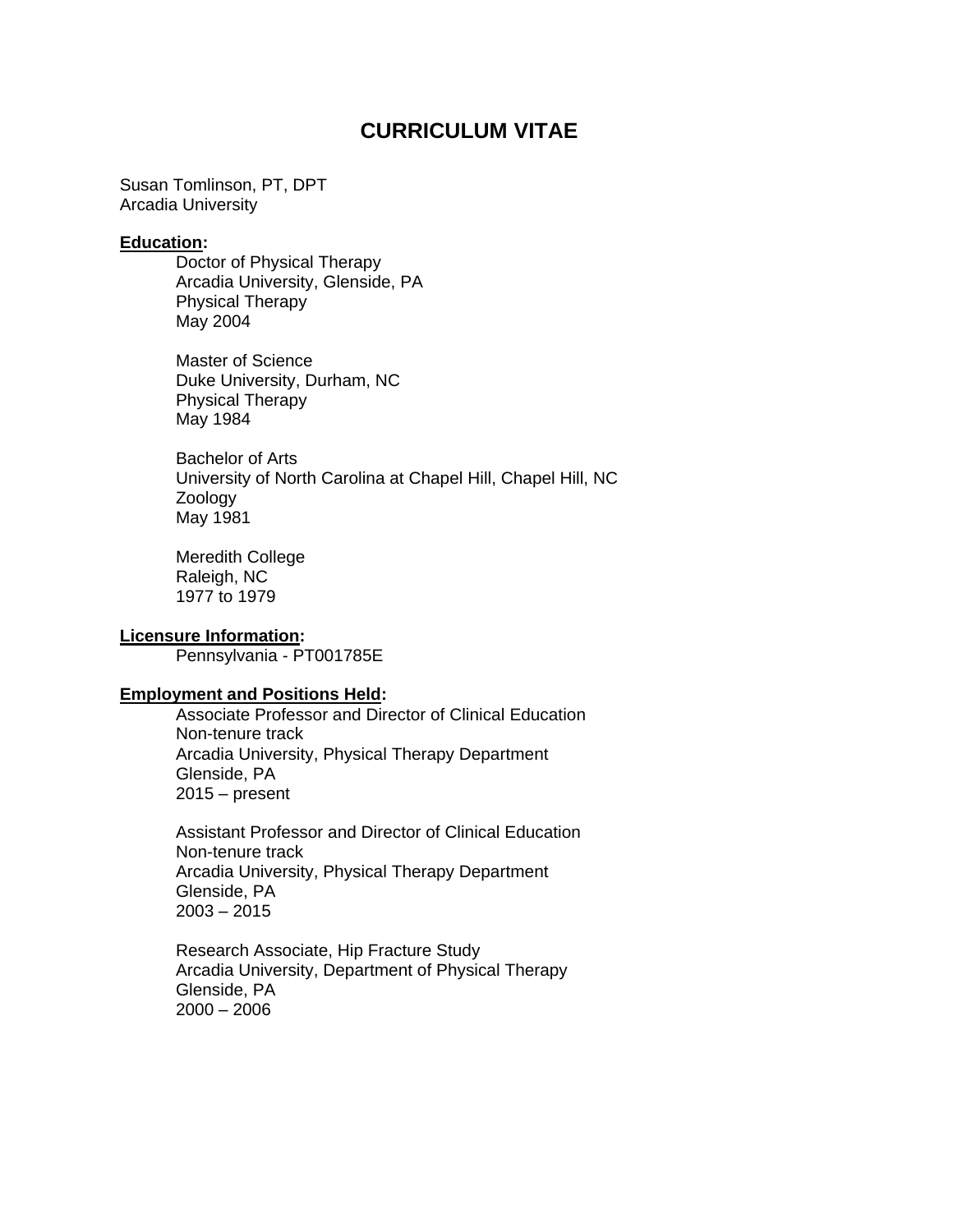Physical therapy Holy Redeemer Home Health and Hospice Philadelphia, PA 1995-2003

Adjunct Faculty Arcadia University, Department of Physical Therapy Glenside, PA 1988 – 2003

Academic Coordinator of Clinical Education (interim basis) Arcadia University, Department of Physical Therapy Glenside, PA 2000

Per Diem Physical Therapist Moss Rehabilitation Hospital Philadelphia, PA 1995-1998

Center Coordinator of Clinical Education Moss Rehabilitation Hospital Philadelphia, PA 1994 – 1995

Manager, Physical Therapy Education Moss Rehabilitation Hospital Philadelphia, PA 1991 – 1995

Lab Instructor Hahnemann University, Department of Physical Therapy Philadelphia, PA 1991 – 1993

Lab Instructor Thomas Jefferson University, Department of Physical Therapy Philadelphia, PA 1990 – 1993

Lab Instructor Temple University, Department of Physical Therapy Philadelphia, PA 1989 – 1991

Neurology Clinical Specialist Moss Rehabilitation Hospital Philadelphia, PA 1988-1991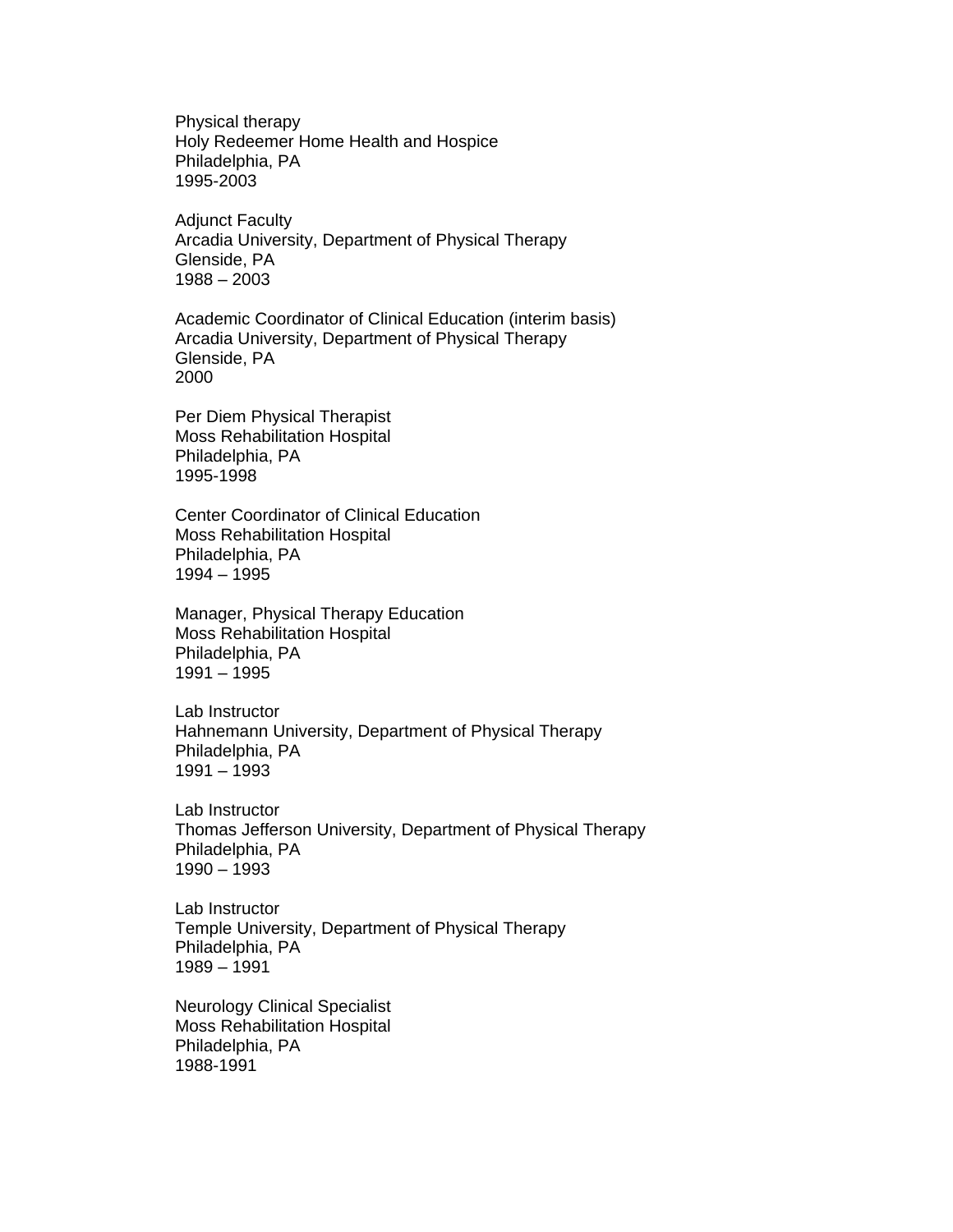Augmentive Communication Evaluation Team Member Woodrow Wilson Rehabilitation Center Fishersville, Virginia 1987-1988

Staff Physical Therapist Woodrow Wilson Rehabilitation Center Fishersville, Virginia 1985 – 1988

Staff Physical Therapist Spalding Rehabilitation Hospital Denver, Colorado 1984 – 1985

#### **Peer Reviewed Publications:**

- Miller A, **Tomlinson S,** Tomlinson J, Readinger, J. Addition of a Patient Examination Module to Address Student Preparedness for the First Full Time Clinical Experience. *Journal of Physical Therapy Education,* 2017;31(2):18-29.
- Rapport MJ, Kelly MK, Hankin TR, Rodriguez JW, **Tomlinson SS.** A shared vision for clinical education: The year-long internship. *Journal of Physical Therapy Education*, 2014;28 Supplement 1:22-29.
- Mangione KK, Craik, RL, Palombaro KM, **Tomlinson SS**, Hofmann MT. Home-Based Leg Strengthening Exercise Improves Function 1 Year after Hip Fracture: A Randomized Controlled Study. *Journal of the American Geriatrics Society,*  2010;58;1911-1917.
- Mangione KK, Craik RL, **Tomlinson SS**, Palombaro KM. Can Elderly Patients Who Have Had a Hip Fracture Perform Moderate- to High-Intensity Exercise at Home? *Physical Therapy*. 2005; 85:727-739.
- **Tomlinson SS,** Mangione KK. Adverse Effect of Statins on Muscle. *Physical Therapy*. 2005; 85:459-465.
- Mangione KK, Craik RL, **Tomlinson S**, Palombaro K. The Effects of Aggressive Home-Exercise in Patients Post Hip Fracture. The Gerontologist. 43 (Special issue I);384, 2003.
- Mangione KK, **Tomlinson S,** Craik RL. Physical Therapist Interventions to Optimize Physical Performance in Patients after Hip Fracture. Journal of Geriatric Physical Therapy. 24(3);17, 2001.
- Behrman A, Sawyer K, **Tomlinson S**. 'I Want to Walk': An Approach to Physical Therapy Management of the Individual with an Incomplete Spinal Cord Injury. *Neurology Report*.1993;2:7-12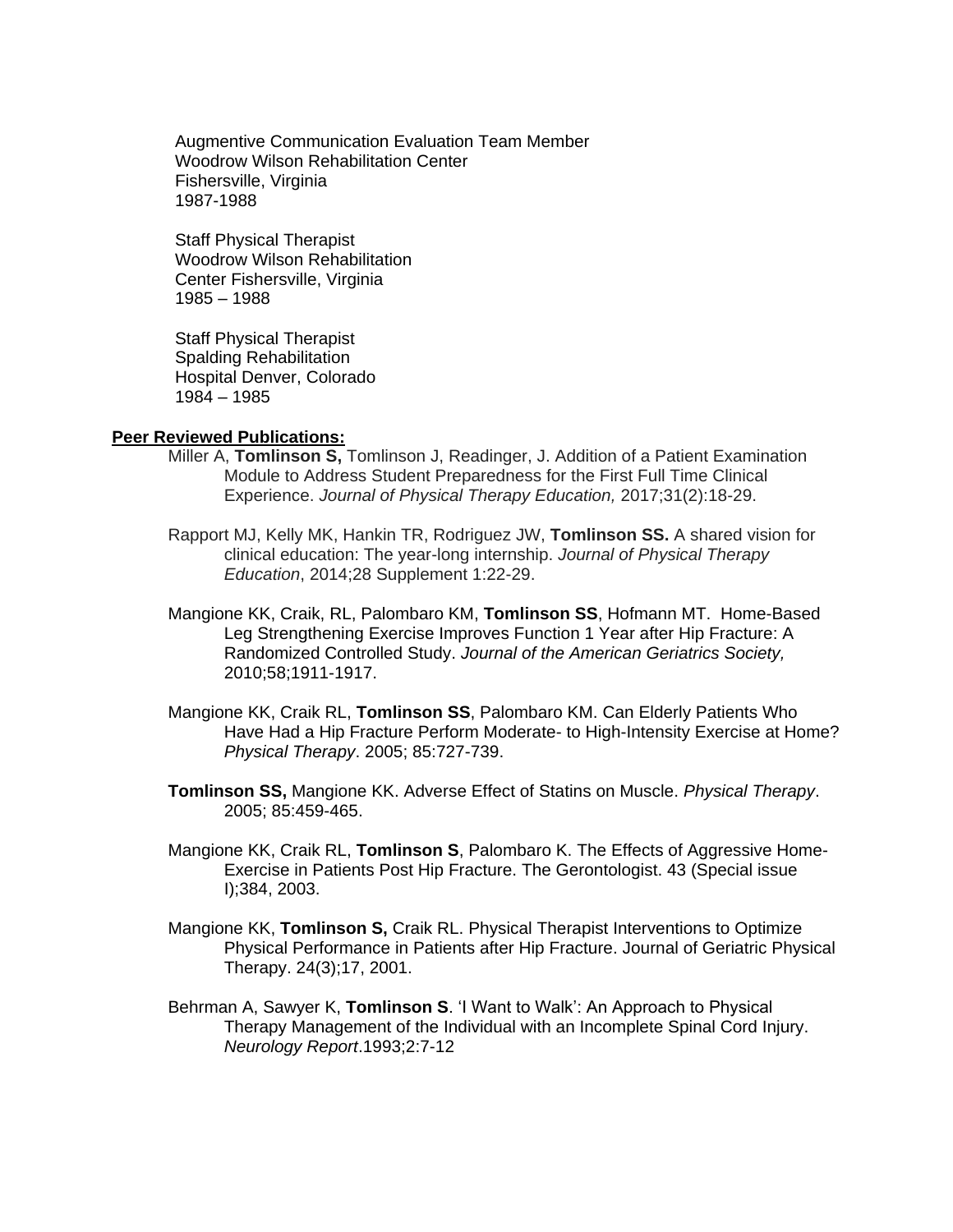# **Professional Presentations:**

Miller A, **Tomlinson SS,** Sawyer K, Ticker C, Morcos A, Nivison K. Student self-assessment of professionalism for nine cohorts before and after clinical education experiences. APTA Combined Sections Meeting. Platform session.

January 2019, Washington, DC.

Miller A, **Tomlinson SS**, Sawyer K, Ticker C, Morcos A, Nivison K. Student self-assessment of professionalism for nine cohorts before and after clinical education experiences. PPTA Conference. Poster session.

October 2018, Valley Forge, PA.

**Tomlinson S**, Readinger J, Miller A. Challenges in the affective domain: Early identification and notification. APTA Education Leadership Conference Educational Session. October 2018, Jacksonville, FL.

Hack L, Jensen G, Gwyer J, Mostrom E, Nordstrom T, Chancler C, Irons S, Rowe R, **Tomlinson SS**, Applebaum D, Flom-Meland C. Authentic Voices in Academic and Clinical Partnerships: Making It Work. APTA Education Leadership Conference Educational Session. October 2018, Jacksonville, FL.

### Yee C, **Tomlinson SS**.

High repetition and dose-specific training to improve function in community dwelling adult after stroke. APTA Combined Sections Meeting Poster Session. February 2018, New Orleans, LA.

# Sawyer KL, Readinger J, **Tomlinson SS**, Kocol C.

Affective domain development: Incorporating empowerment education principles and activities.

APTA Education Leadership Conference Educational Session. October 2017, Columbus, OH.

### Readinger J, **Tomlinson S,** von Nieda K

Moss Rehab Neurologic Residency Program: Teaching and Learning. September 19, 2017, September 8, 2016, May 5, 2016, and May 21, 2015, Elkins Park, PA

### Yee C, **Tomlinson SS**.

Effects of high repetition and dose-specific training tasks to improve function and reduce risk of falls in community dwelling adult after stroke. Southeast District of PPTA mini-CSM. Poster session. April 2017, Philadelphia, PA.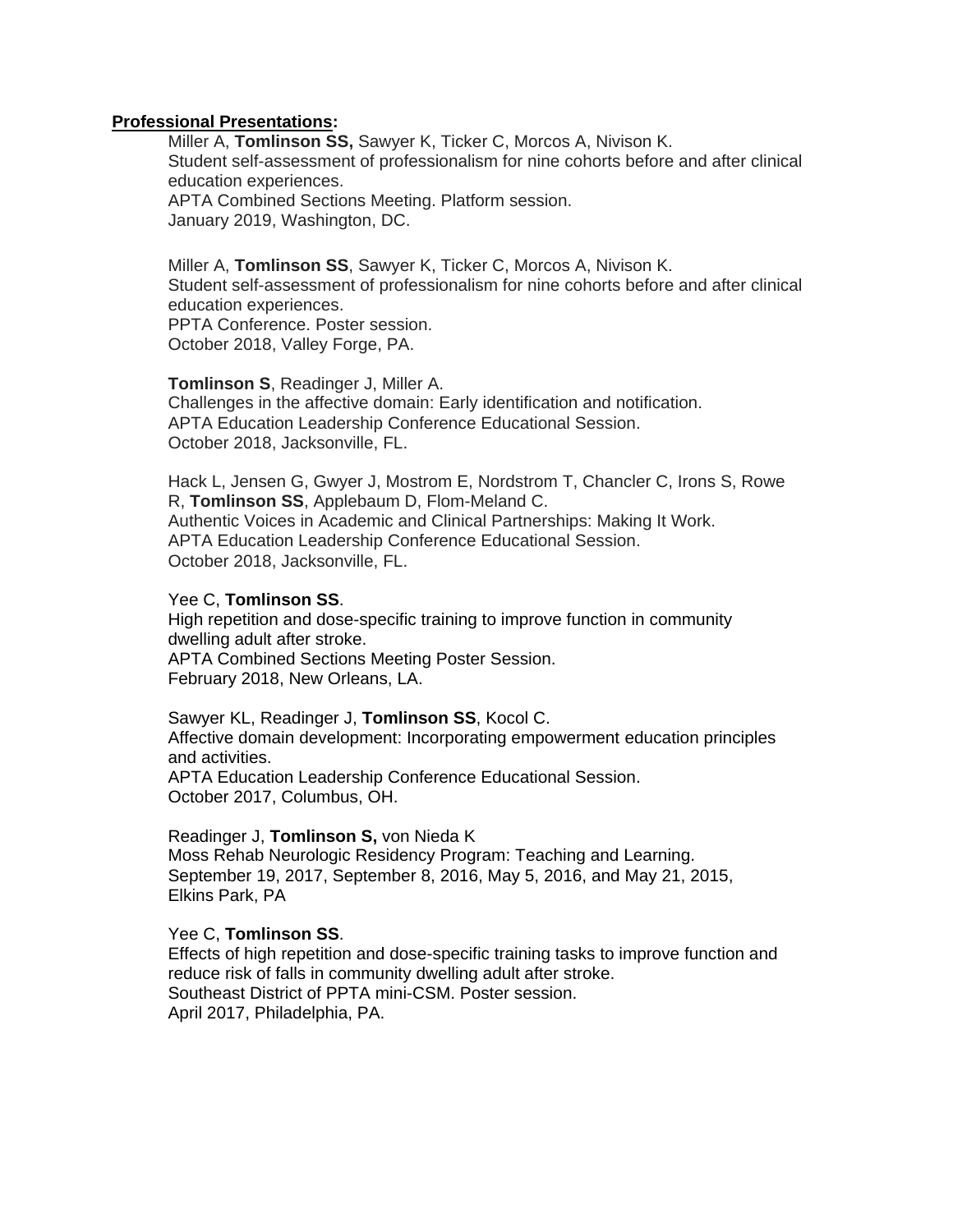# **Tomlinson SS.**

Mentoring Strategies for a Variety of Students: Clinical Teaching Strategies to Support Student Success (half day course) Mid-Atlantic Consortium of Physical Therapy Clinical Education March 31, 2017, Newport News, VA

Readinger J, Sawyer KL, **Tomlinson SS,** Kocol C. Affective domain development: Drawing from outside physical therapy. APTA Combined Sections Meeting Educational Session. February 2017, San Antonio TX

Applebaum DL, Arslanian L, Deppeler D, Euype S, Fortier K, Kelly MK, Roesch R, **Tomlinson S.** Moving clinical education forward: Preparing the future

DPT. APTA NEXT Education Session. June 2016, Nashville, TN.

#### **Tomlinson S**, Awarski G, Ellis B.

Navigating clinical education technology: Helpful hints and enhanced efficiencies. APTA Combined Sections Meeting Educational Session. February 2016, Anaheim, CA.

**Tomlinson S**, Readinger J, Olkowski B, Banks S, Porter C, Sacks B, Yeh H. Clinician knowledge and perceptions of the collaborative model of clinical education. APTA Combined Sections Meeting Platform Session. February 2016, Anaheim, CA.

### Miller A, **Tomlinson S,** Readinger J.

Does the Addition of a Two-Week Academic Module Providing Practice in Patient Examination Better Prepare Students for a First Full-Time Clinical Experience? APTA Education Leadership Conference Platform Session. October 2015, Baltimore, MD.

**Tomlinson SS,** Olkowski BF, Readinger J, Banks SC. The Collaborative Model of Clinical Education: Perceptions of Physical Therapist Clinical Instructors. APTA Combined Sections Meeting Platform Session. February 2015, Indianapolis, IN.

**Tomlinson SS**, Readinger J, Craik R, Tomlinson JD. Comparison of Student Performance after Short versus Long Final Clinical Education Experience. APTA Education Leadership Conference Platform Session. October 2014, Kansas City, MO

### **Tomlinson S**, Miller A

Creating a Virtual Educational Network: Partnerships for Excellence at Preparing the Next Generation of Physical Therapists for Innovative Practice George Washington University July 25-26, 2014, Washington, DC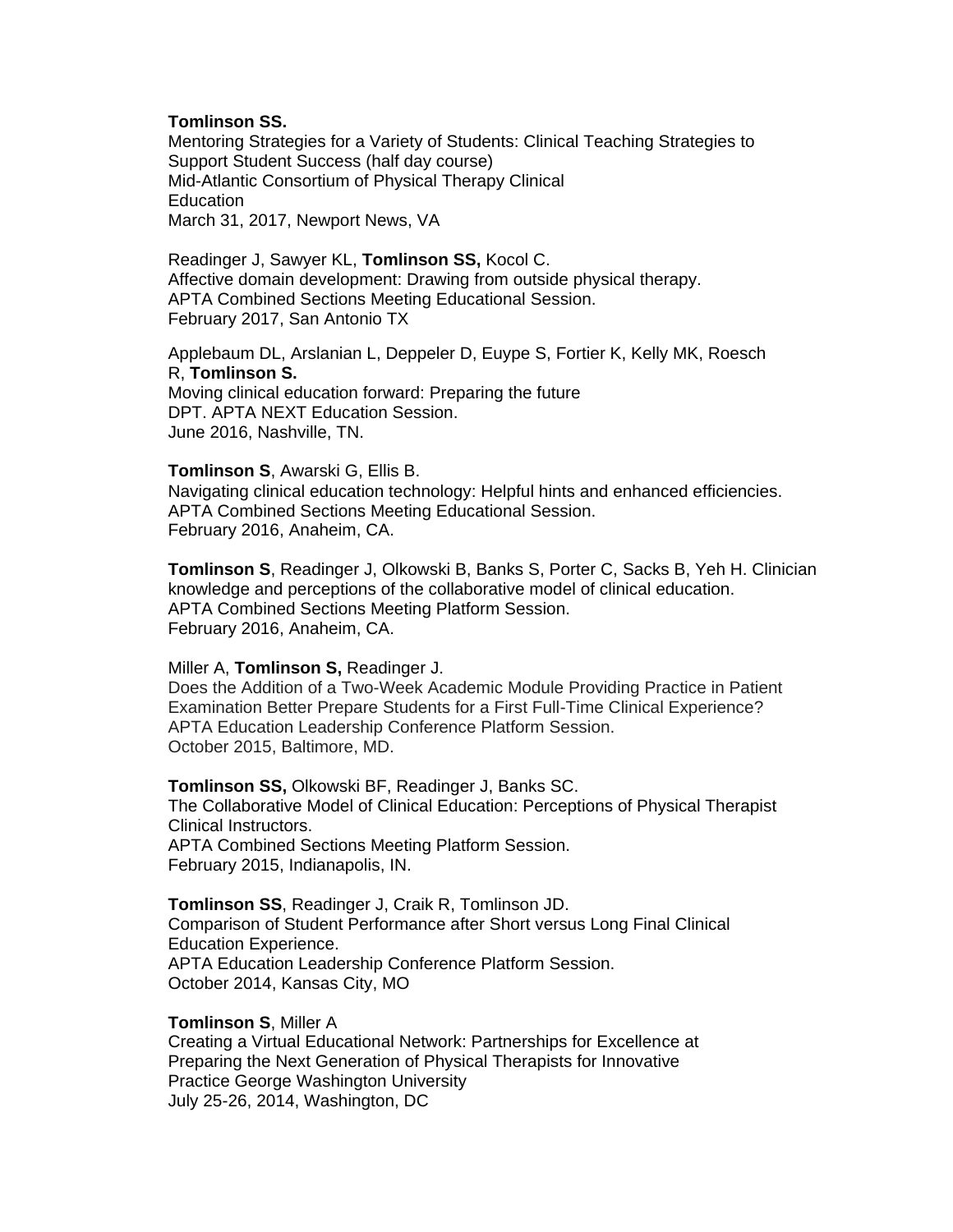#### **Tomlinson S,** Readinger J, Craik R, Tomlinson JD.

Student Performance after Final Clinical Education Experiences of Different Lengths. APTA Combined Sections Meeting Platform Session. Las Vegas, NV. February 2014

#### **Tomlinson S**, Olkowski B, Readinger R, Banks S.

Collaborative Model of Clinical Education: Exploring Successful Implementation in an Acute Care Setting. Online modules for the Philadelphia Area Clinical Education Consortium

December 2013, Virtual

#### **Tomlinson S**, Readinger J.

Creating a Virtual Clinical Education Network: Partnerships for Excellence. APTA Education Leadership Conference Poster Session. Portland, OR. October 2013

Miller A, **Tomlinson S**, Readinger J, Tomlinson J. Does the addition of a two-week academic module focused on patient examination experience affect student clinical performance? APTA Combined Sections Meeting Platform Session. San Diego, CA. January 2013.

# **Tomlinson S.**

Economic Models and Clinical Education Standards APTA Annual Conference Educational Session. Boston, MA June 2010.

### Readinger J, **Tomlinson S.**

Characteristics and Outcomes of an Internship Model in Physical Therapy Clinical Education. APTA Combined Sections Meeting Platform Session. Nashville, TN. February 2008.

Miller A, **Tomlinson S**, Palombaro K. Assessing Core Values utilizing the SEGUE Framework within a Standardized Patient Experience. APTA Combined Sections Meeting Platform Session. Nashville, TN. February 2008.

# Miller A., **Tomlinson S.** Palombaro K.

Use of Standardized Patients to Evaluate Physical Therapy Student Communication and Interview Skills. APTA Combined Sections Meeting Poster Session. Boston, MA. February 2007.

### **Membership in Scientific/Professional Organizations:**

American Council of Academic Physical Therapy 2016-present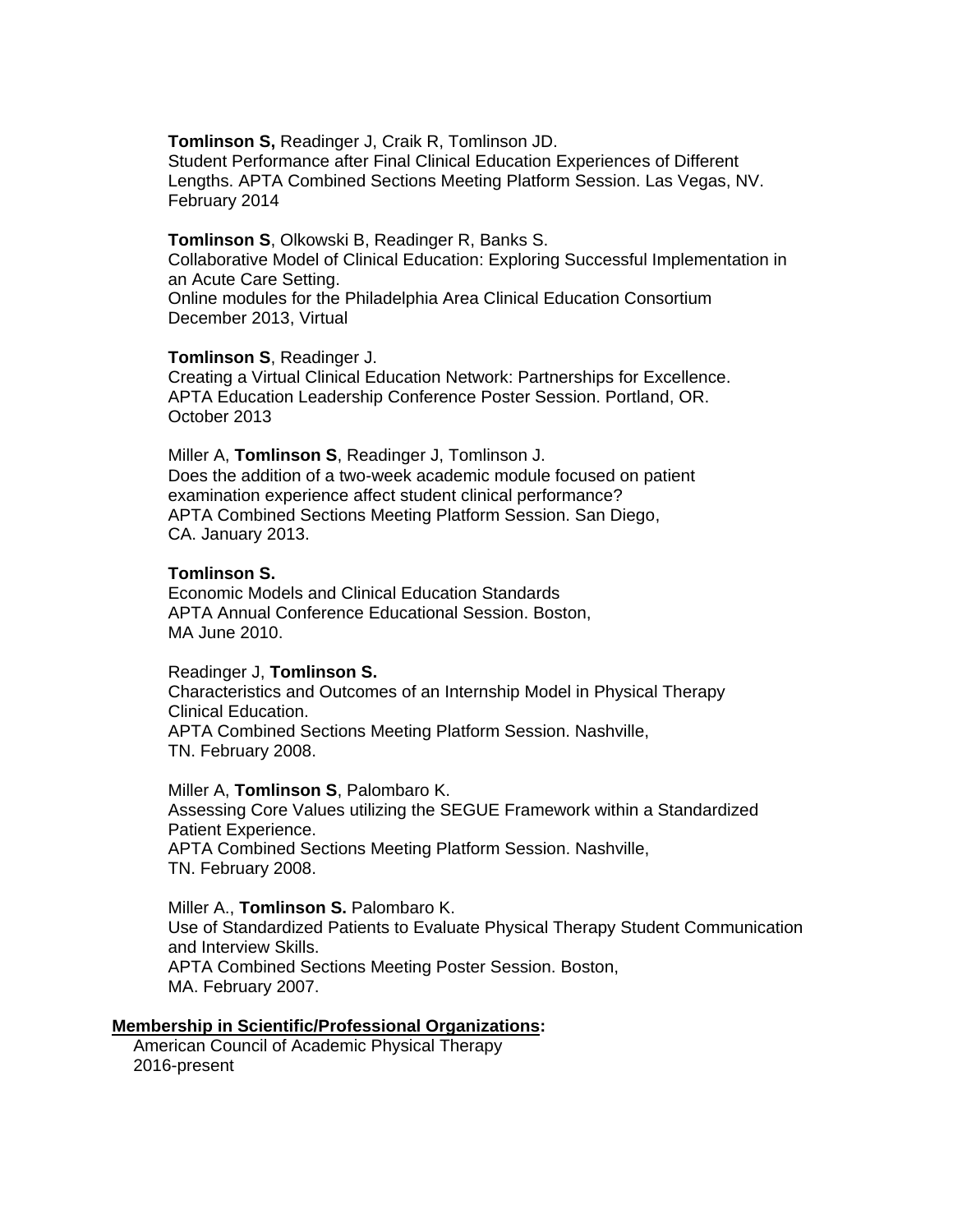National Consortium of Clinical Education 2018-present Academic Director at Large 2014-2018

DPT Terminal Internship Consortium 2014-2018 **Secretary** 

American Physical Therapy Association 1984 – present

Academy of Neurologic Physical Therapy 1984 to 2016 Treasurer 1991 – 1995

Spinal Cord Injury Special Interest Group 1992-2016

Academy of Physical Therapy Education 2003 – present Technology Work Group (Jan 2013 – March 2018)

Academy of Physical Therapy Education: Clinical Education Special Interest Group 2003-present

Academy of Physical Therapy Education: Nominating Committee member/chair 2018 -present

Academy of Physical Therapy Education: Private Practice Section Yearlong Internship Task Force 2012-2014

Academy of Physical Therapy Education: Home Health Section 2000 – 2003

Academy of Physical Therapy Education: Trainer, Credentialed Clinical Instructor Program April 2008 – present

Academy of Physical Therapy Education: Credentialed Clinical Instructor June 2004 – present

Academy of Physical Therapy Education: Advanced Credentialed Clinical Instructor June 2008 – present

Philadelphia Area Clinical Education Consortium 2003 – present Secretary 2005 - 2015 Education Committee 2004 – 2015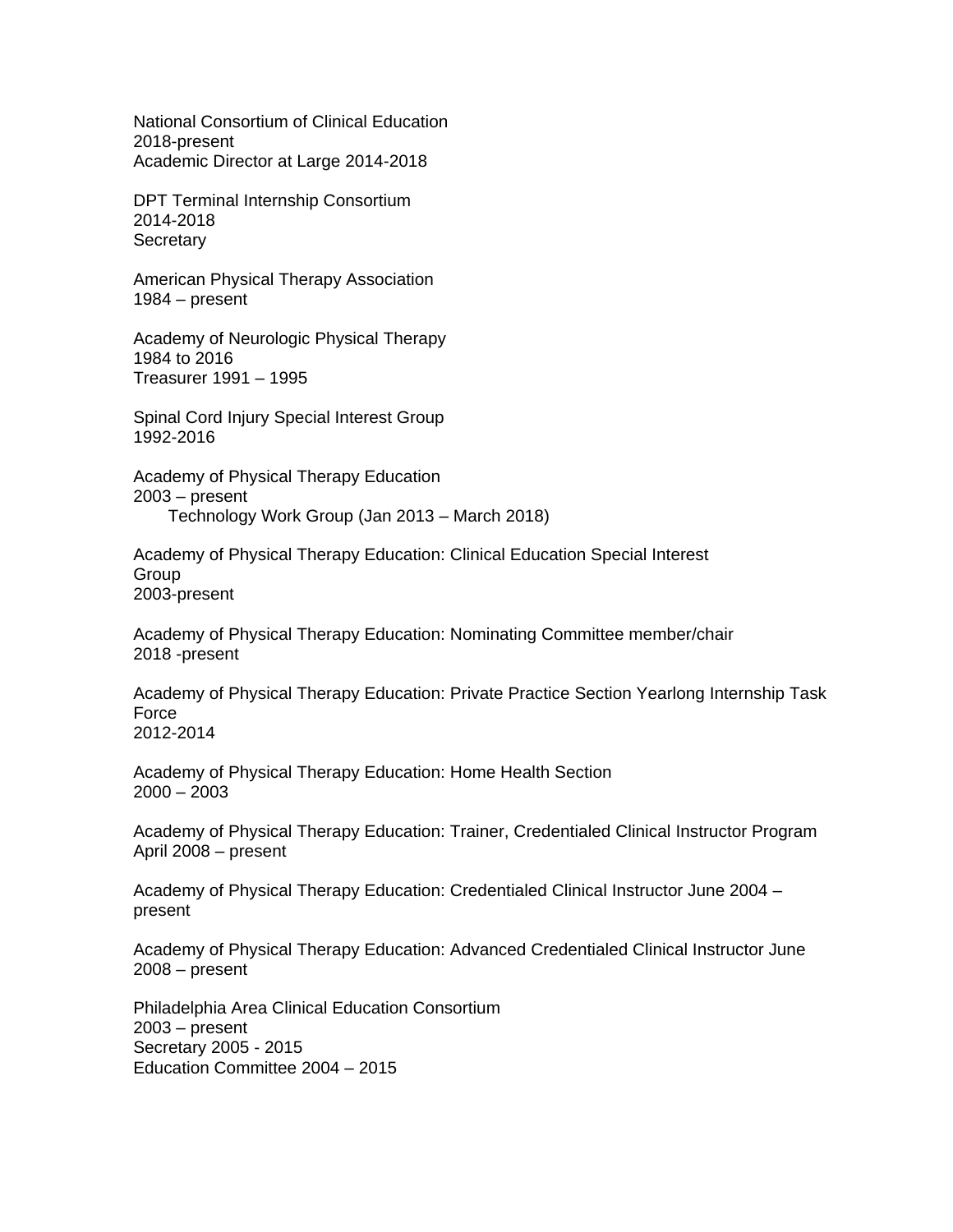### **Consultative and Advisory Positions Held**:

Editorial Board Member: Associate Editor *Journal of Clinical Education in Physical Therapy* 2019-present

Abstract Reviewer APTA/ACAPT Education Leadership Conference 2016-present

Manuscript reviewer *Physical Therapy Journal*  Per request

### **Community Service:**

 First United Methodist Church of Germantown Active Member Philadelphia, PA Staff Parish Relations Committee, 2016-present Conversations on Race Committee 2016-present Co-Lay Leader 2016-2018 Confirmation Class Teacher 2013-2015 Reconciling Ministries Network coach 2013-present Fair Trade Bazaar Committee 2010-present Altar Committee 2010-2013 Family Life Committee chair 2005 – present

Occupational Advisory Committee Member Franklin Learning Center High School, Philadelphia, PA October 2010 – January 2013

Pro bono physical therapist at stroke camp St. Elizabeth Parish, Jamaica May – June 2010 May – June 2009

Willow Grove United Methodist Church Active Member Willow Grove, PA Education Committee Member 2004 Staff Parish Relations Committee Member 2002 – 2004 Red Cross Blood Drive Coordinator 2001 – 2004

 Council on Ministries Chairperson 2001 Council on Ministries Member 1999 – 2001 Administrative Board Member 1996 – 1998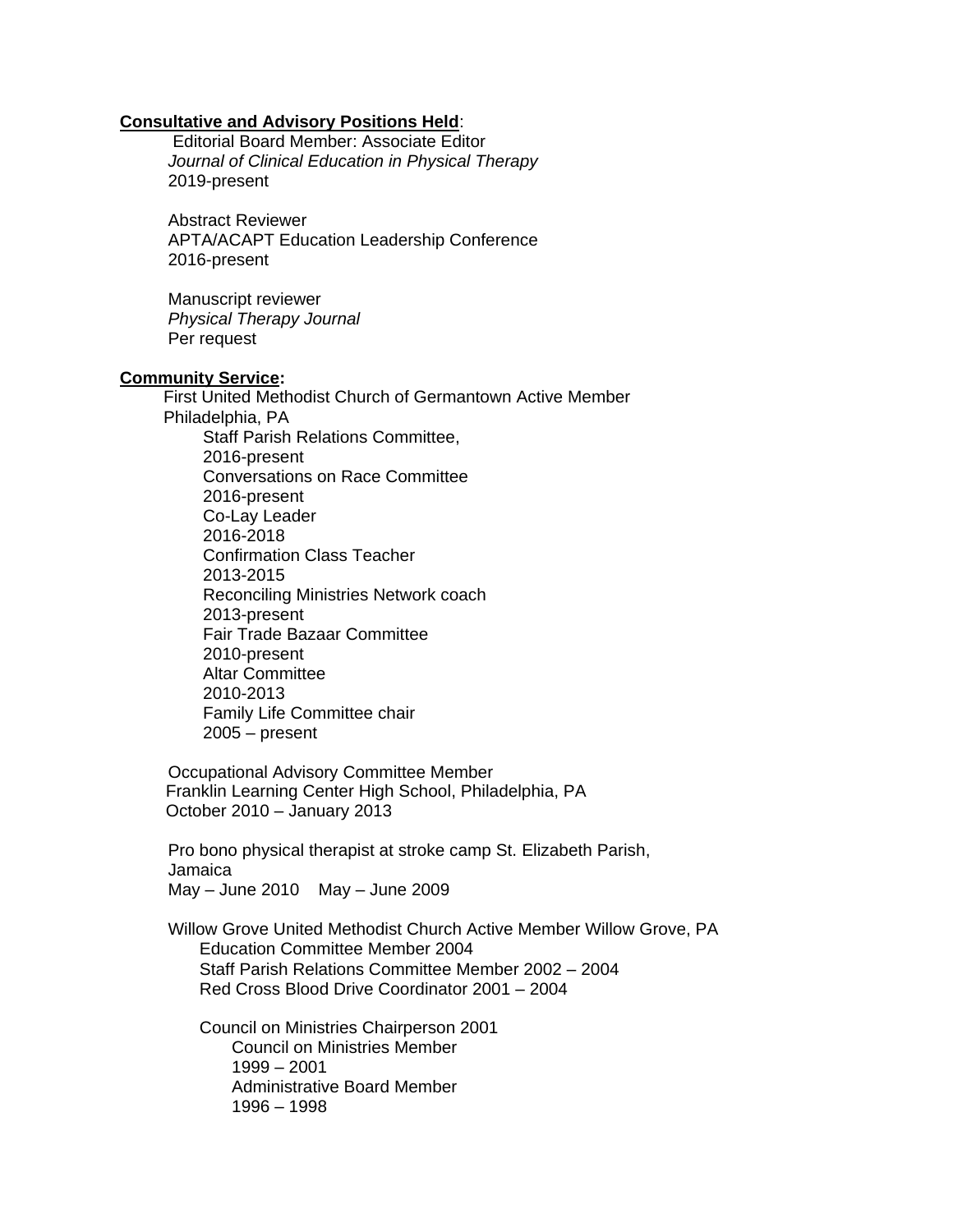Volunteer Wyncote Elementary School Library Wyncote, Pennsylvania 2000 – 2003

#### **Services to the University/College/School on Committees/Councils/Commissions:**

University-wide Career Influencers Task Force for the Office of Career Education Spring 2021 to present Office of Violence against Women Campus Program Grant Fall 2019 to Spring 2021 Chair Student Conduct Subcommittee Summer 2021 to present Member Student Conduct Subcommittee

> Judicial Board Spring 2019 Appointed Advisor

> > Fall 2018 Appointed Advisor

Summer 2018, Interim Chair

Fall 2005 – 2012 and Fall 2015 to present Member

Fall 2017 Appointed Advisor

Fall 2013 – Spring 2014 Alternate member

Graduate Colloquium –Organizer

March 2014 Early Physiotherapy Management of the Patient with a Lower Limb Amputation. and Graded Motor Imagery. Sara Smith and Kate Lancaster.

March 2001 Interprofessional Education: Keys to the Development, Implementation, and Sustainability of a University Wide Commitment to Enhancing Patient Care. Dee Schilling.

February 2013 – September 2013 Holistic Department Working Group

Fall 2009 – Spring 2010 Committee on Alcohol and Other Drugs Program

Fall 2008 – Spring 2009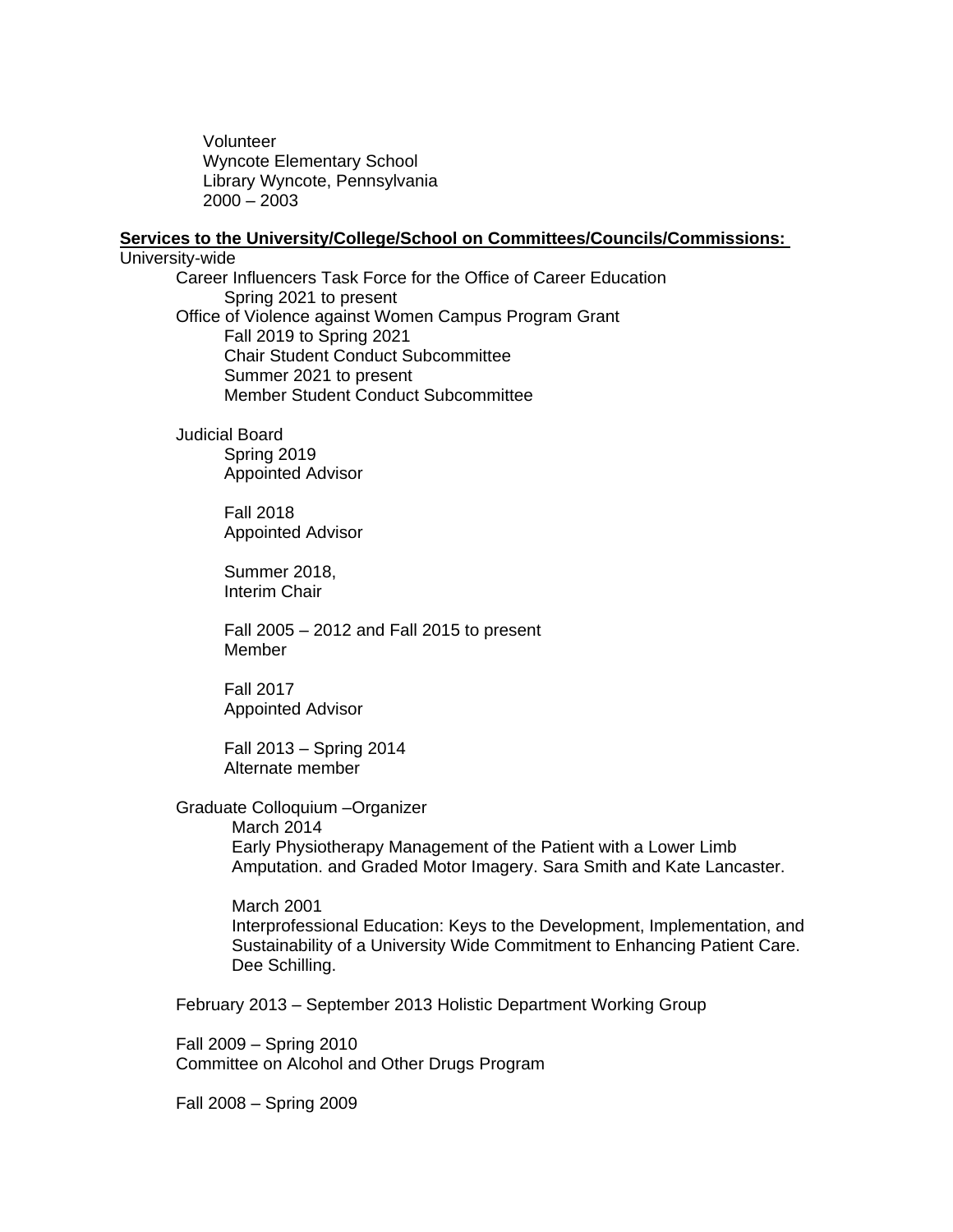Committee on Scholarship

2004 – 2006 Red Cross Blood Drive Coordinator

2004 – 2005 Faculty Compensation Committee Health Benefits Task

#### Force College of Health Sciences

February 2013 – May 2014 College of Health Sciences Promotion Task Force

Faculty Search Committee Fall 2020 Chair: DPT Director of Experiential Learning

Spring 2018 Chair: DPT Assistant Professor

Summer-Fall 2015 Member: MPH Clinical Coordinator

#### **Department**

Fall 2018 Interim Admissions Director

February 2013 – November 2013 Early Identification Task Force

November 2010 – present Admissions Committee

2004 – present Physical Therapy Career Fair Coordinator

2005 – 2006 Academic Year Pre-Physical Therapy Advisor

2003-present **Student** Advisor

# **Honors and Awards:**

Faculty Inductee Phi Beta Delta Honor Society for International Scholars April 2018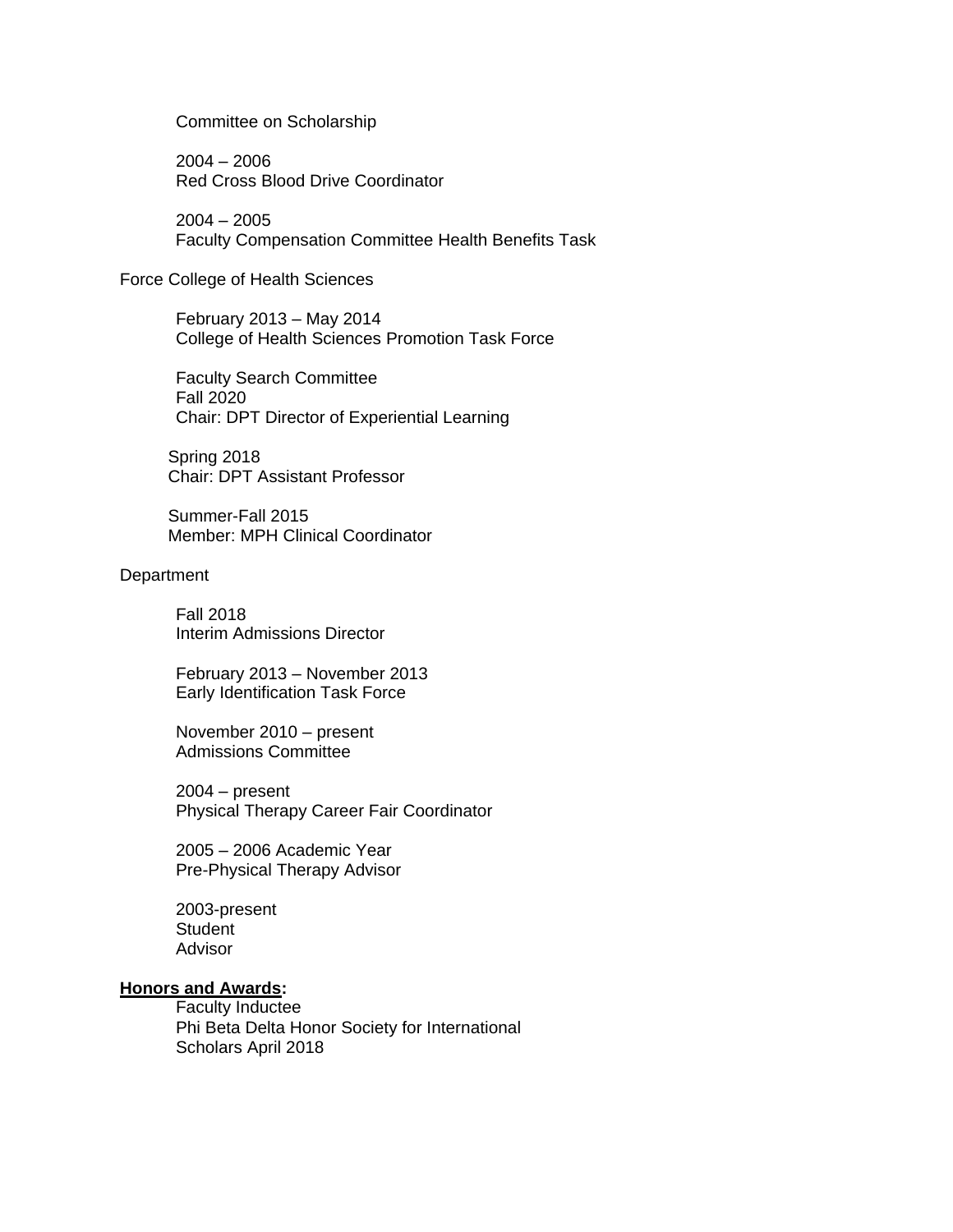Pennsylvania Physical Therapy Association Service Award 2015

Chattanooga Research Award "Can Elderly Patients Who Have Had a Hip Fracture Perform Moderate- to High-Intensity Exercise at Home?" 2006

Direct Care Service Award The Pennsylvania Association of Rehabilitation Facilities, Inc. 1995

#### **Continuing Education Attended:**

APTA/ACPT Education Leadership Conference Atlanta, GA October 2021

ACAPT Webinar Contemporary legal issues in physical therapy clinical education webinar April 2021

APTA Combined Sections Post Conference Course The Mindful Clinical Mentoring Workshop Virtual March 2021

APTA Combined Sections Virtual February 2021

ACAPT/APTA Education Leadership Conference Virtual October 2020

APTA Combined Sections Denver, CO February 2020

Pennsylvania Physical Therapy Association SCI Across the Continuum of Care January 2020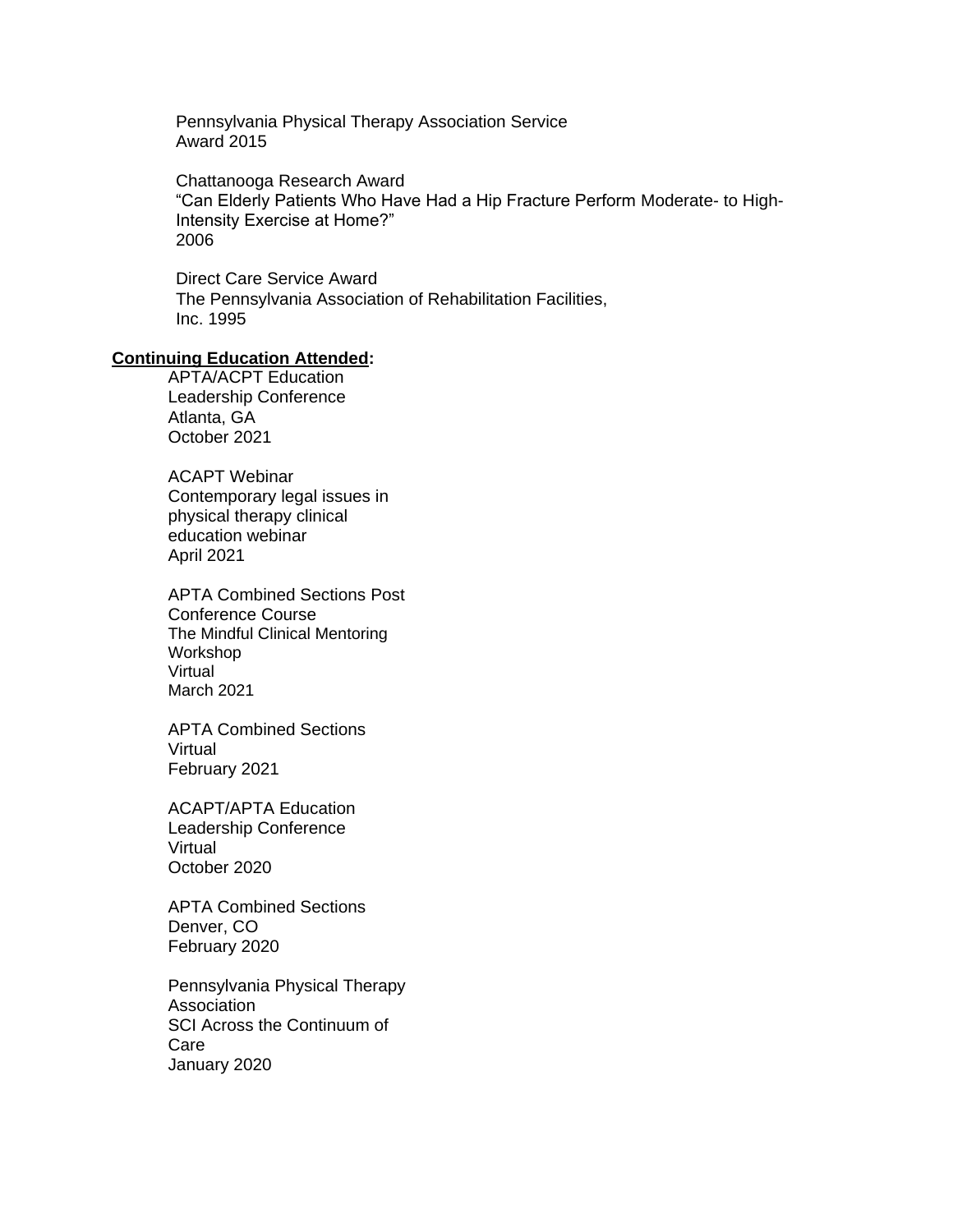APTA/ACPT Education Leadership Conference Bellevue, WA October 2019

Philadelphia Area Clinical Education Consortium Do Ask, Do Tell: Sex and Gender Minority Health Cultural Humility and Connections to Health Disparities. November 2019

Pennsylvania Physical Therapy **Association** Immigration and Migrant Health November 2019

APTA Combined Sections Meeting Washington, DC January 2019

APTA/ACAPT Education Leadership Conference Jacksonville, FL October 2018

Mindfully Informed Patient Care and Student Teaching Philadelphia Area Clinical Education Consortium held at Temple University April 21-22, 2018

Entrustable Professional Activities (EPA) APTA Webinar April 18, 2018

2018 Sex and Gender Health Education Summit Salt Lake City, UT April 8-10, 2018

Identifying & Analyzing Ethical/Legal Dilemmas in the Practice of Physical Therapy Arcadia University, Glenside, PA April 4, 2018

Combined Sections Meeting, APTA New Orleans, LA February 2018

Education Leadership Conference, APTA Columbus, OH October 2017